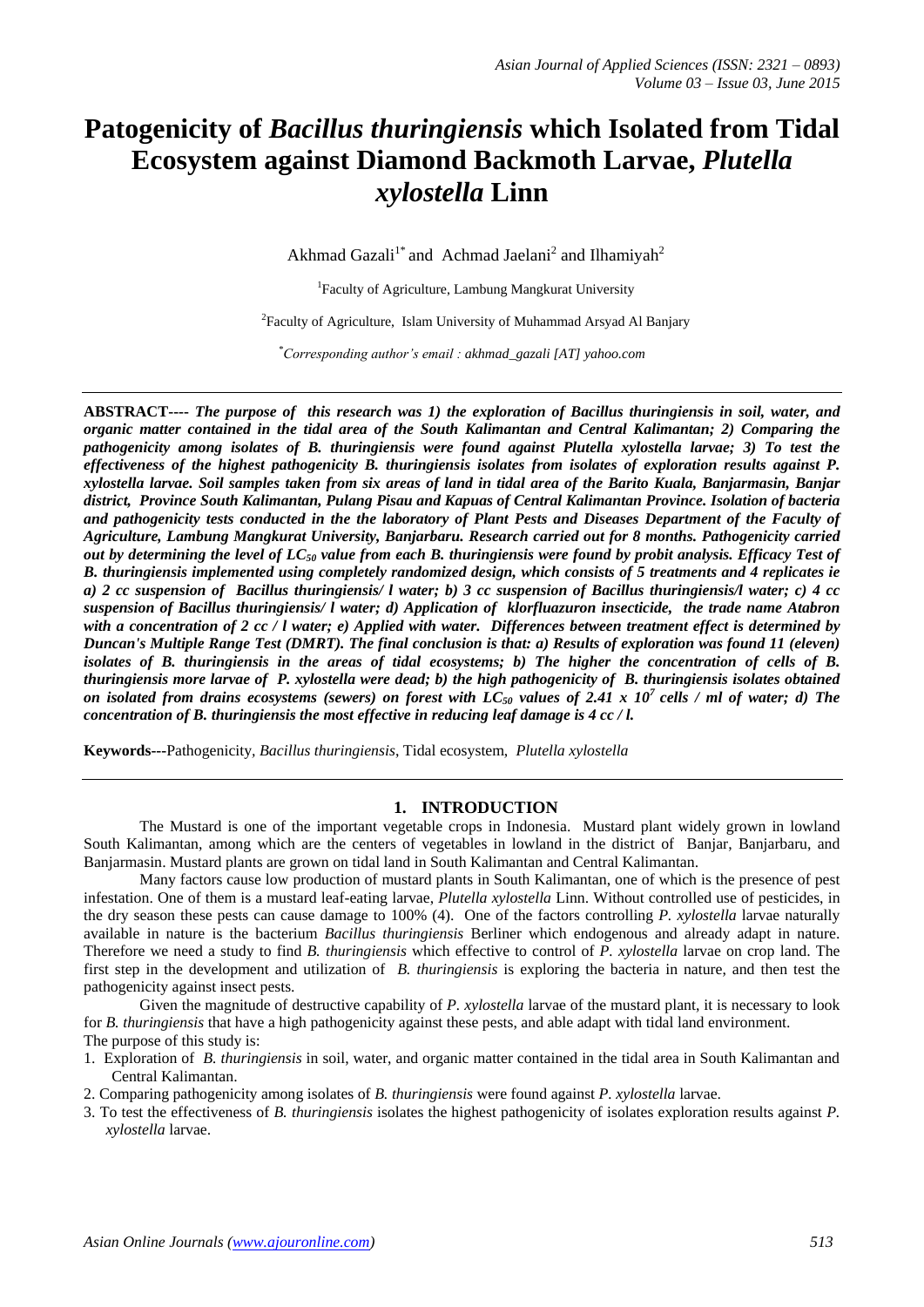# **2. MATERIAL AND METHODS**

Soil samples taken from six areas of land in Tidal area of the Barito Kuala district, Banjarmasin, Banjar in South Kalimantan Province, and Kapuas, Pulang Pisau district in Central Kalimantan Province. Isolation of bacteria and pathogenicity tests conducted in the laboratory of Plant Pests and Diseases Department of the Faculty of Agriculture, Lambung Mangkurat University, Banjarbaru. Effectiveness trials conducted in the Village of Banua Anyar on Banjarmasin. Research carried out for 8 months.

The material used is composed of distilled water, Luria-Bertani Broth, 0,25 M sodium acetate pH 6,8, T3 medium (per liter: 3 g tryptone, 2 g Tryptose; 1,5 g yeast extract; 0,05 M sodium phosphate pH 6,8 dan 0,005 g MnCl2), Nutrient Agar, dan Nutrient Broth. The tools used include petri dishes, test tubes, Erlenmeyer, ose needle, phase contrast microscope, insect cage size  $1 \times 1 \times 0.5$  m and a size of  $0.5 \times 0.5 \times 0.5$  m.

### **Sampling Soil, Organic Materials and Water**

The sample material was collected by scraping the surface of the soil, organic matter and water by using a sterile spatula and obtained approximately 10 g samples obtained from into 2-5 cm. All samples were placed in sterile clip plastic and stored at 4 ° C until further processing.

#### **Isolation**

Isolation of *B. thuringiensis* was performed according to the method performed by Travers *et al*. (14). One gram of each sample was resuspended in 10 ml of sterile distilled water and pasteurized at 80°C for 30 minutes. For the selection of *B. thuringiensis* one ml of each suspension was added to 10 ml of Luria-Bertani (Merck, Germany) broth (1.0% [Tryptone,](http://www.en.wikipedia.org/wiki/Tryptone) 0.5% Yeast Extract, 1.0% Sodium Chloride (NaCl), pH 7.0) given buffer with 0,25 M sodium acetate pH 6,8. The suspension was heated at 30 ° C for four hours and then heated at 80 ° C for 3 minutes. The suspension was diluted and cultured on the media T3 (per liter: 3 g tryptone, 2 g Tryptose; 1,5 g yeast extract; 0,05 M sodium phosphate pH 6,8 dan 0,005 g MnCl2), then incubated at 30 °C for 24 hours. Colonies that showed the same morphology were selected and examined under a phase-contrast microscope to determine the presence of parasporal inclusion and spores. All isolates of *B. thuringiensis* was transferred into the oblique Nutrient Agar medium and prepared for further testing.

#### **Pathogenicity test**

Bacteria were taken from the isolation results of the exploration activities. Insect pathogenic bacteria propagated using Nutrient Broth (NB) was to move the bacteria in pure culture media slant NA 2 days old media into the Erlenmeyer NB using aseptic loopful. Bacterial cultures were incubated for 48 hours at room temperature while shaking by using a shaker. Cultures prepared tested and used with diluent water. Implementation of preliminary tests conducted to determine the lethal concentration of test insects between 20% to 95%. Implementation of the preliminary test is as follows:

First of all cell suspensions prepared insect pathogenic bacteria in the water with five different concentrations. Pieces of mustard leaf spilled liquid of bacterial suspension evenly on the leaf surface. The leaf pieces and third instar larvae of *P. xylostella* which had been fasted for 3 hours put into a plastic cup and covered with a plastic lid which is a hole. When the leaves are treated has been exhausted by the test insects, then added another leaf that is not given to the bacterial suspension in plastic cups to avoid insect death because there is no food.

At untreatment insect, given the leaf pieces which untreated bacterial suspension. Each treatment concentration was given to each of 20 third instar larvae of *P. xylsotella*.

Death of insects recorded after 24 hours were treated, every 24 hours until it forms a pupa. Based on insect mortality data on preliminary experiments after 48 hours, set five different concentrations of bacterial suspension suspension with a range that can kill 20% - 95% of the population of *P. xylostella* larvae. Way of treatment as in the preliminary experiment, but the larvae used were as many as 30 larvae for each treatment concentration. Parameters observed that the number of dead larvae every 24 hours until it forms a pupa. Pathogenicity level is determined by calculating the  $LC_{50}$ values at 48 hours after treated by using probit analysis.

## **Effectiveness Test of** *Bacillus thuringiensis* **against larvae of** *Plutella xylsotella*

Experiments used a completely randomized design, which consists of 5 treatments and 4 replicates ie a) 2 cc / l suspension of *Bacillus thuringiensis*; b) 3 cc / l suspension of *Bacillus thuringiensis*; c) 4 cc / l suspension of *Bacillus thuringiensis*; d) Application by the insecticide klorfluazuron the trade name Atabron with a concentration of 2 cc / liter; e) Applied with water (Without *Bacillus thuringiensis* cells). Application of treatment carried out with a spray volume of 500 l per ha, using handsprayer. *Bacillus thuringiensis* used propagated in media Nutrient Broth (NB).

T en seeds of mustard plants 10 days old are planted in soil in pots measuring 30 x 30 x 20 cm. Three days later, mustard crop was invested with third instar larvae of *P. xylostella* who had fasted for three hours. Mustard crop that has been invested with 30 *P. xylostella* larvae were then sprayed with a bacterial suspension of *B. thuringiensis* in accordance with the treatment. Three days after spraying *B. thuringiensis*, conducted observations of the number of larvae that die from the infection of *B. thuringiensis*, and intensity of attacks by the following formula: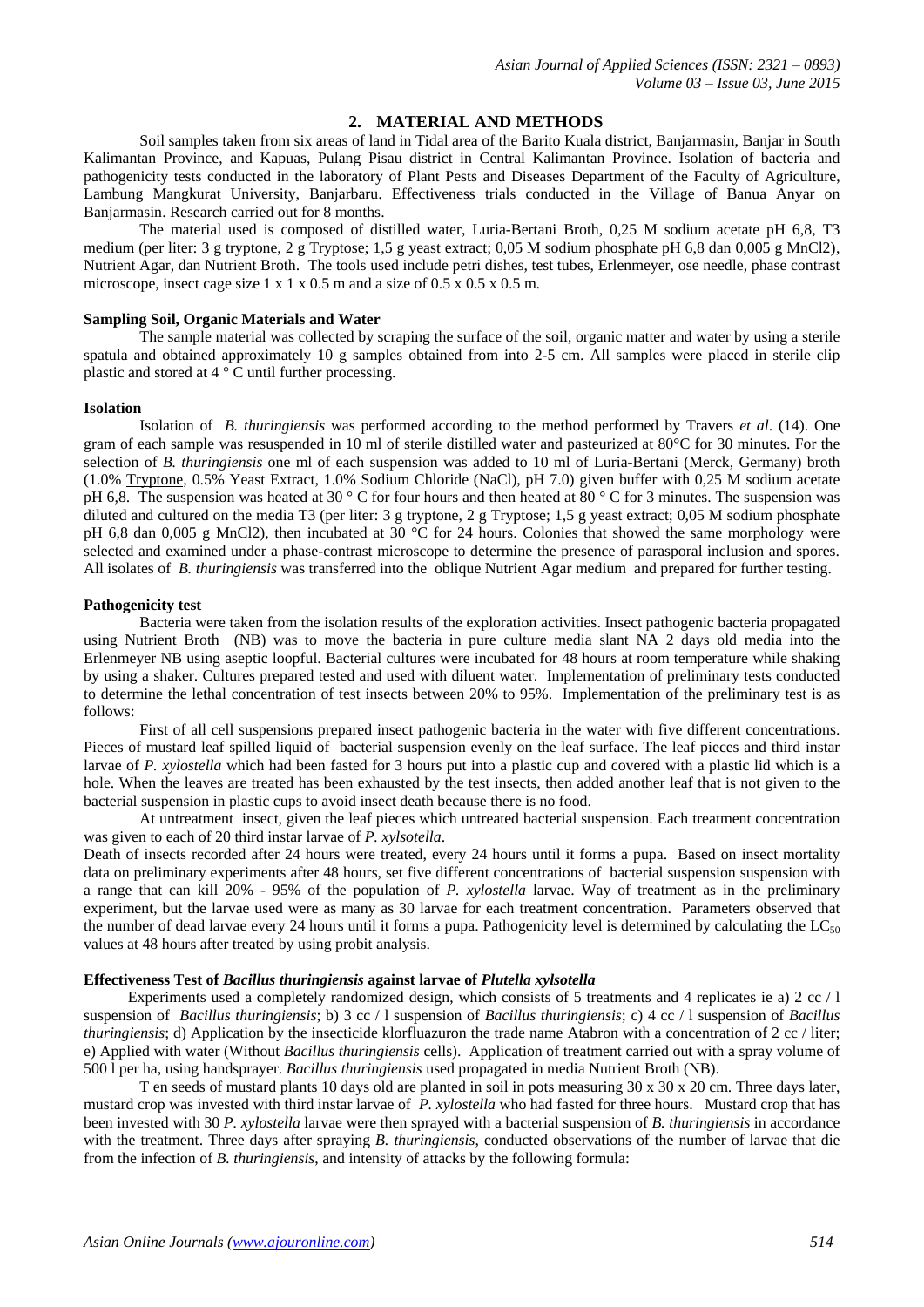$$
P = \frac{\sum \text{ni. vi}}{Z. N} \times 100\%
$$

where Is :

- P : intensity of leaf damage
- N : number of damaged leaves for each category of attacks
- v : numerical value of the category of attacks
- Z : numeric value of the highest attack category.

Categories of attack is :

 $0 =$  no attack at all

- $1 = \text{ damage} > 0 < 20 \%$
- $2 =$  damage 20 %  $-$  < 40 %
- $3 = \text{damae} 40 \% 60 \%$
- $4 = \text{ damage } 60 \% < 80 \%$
- $5 = \text{ damage } 80 \% < 100 \%$

Data were analyzed using analysis of variance of completely randomized design. Differences between treatment effect is determined by Duncan's Multiple Range Test (DMRT).

## **3. RESULTS AND DISCUSSION**

#### **Exploration And Pathogenicity Test** *Bacillus thuringiensis*

From the results of exploratory research on field obtained 11 isolates of *Bacillus thuringiensis* with the percentage of mortality as in Table 1. From the results of pathogenicity test data obtained in accordance with Table 2.

Table 1. Percentage of *Plutella xylostella* L. larvae mortality infected by *Bacillus thuringiensis* isolated from tidal land ecosystems

| No. Isolate/Ecosystem | concentration (cell/ml)        | Percentage<br>Mortality (%) | of |
|-----------------------|--------------------------------|-----------------------------|----|
| 1.<br>People Forest   | $1.59 \times 10^{13}$          | 93.3                        |    |
|                       | $6.19 \times 10^{12}$          | 43.3                        |    |
|                       | $3.61 \times 10^{12}$          | 30.0                        |    |
|                       | $1.68 \times 10^{12}$          | 20.0                        |    |
|                       | $3.87 \times 10^{11}$          | 13.0                        |    |
|                       | Without B. thuringiensis cells | $\mathbf{0}$                |    |
| 2.<br>Paddy / Animals | $1.17 \times 10^{12}$          | 96.7                        |    |
|                       | $8.73 \times 10^{11}$          | 70.0                        |    |
|                       | $6.52 \times 10^{11}$          | 50.0                        |    |
|                       | $3.95 \times 10^{10}$          | 26.7                        |    |
|                       | $1.74 \times 10^{9}$           | 6.7                         |    |
|                       | Without B. thuringiensis cells | $\mathbf{0}$                |    |
| 3. Rubber plantation  | $9.74 \times 10^{12}$          | 93.3                        |    |
|                       | $6.79 \times 10^{11}$          | 66.7                        |    |
|                       | $3.84 \times 10^{11}$          | 40.0                        |    |
|                       | $1.26 \times 10^{10}$          | 16.7                        |    |
|                       | $5.16 \times 10^{10}$          | 10.0                        |    |
|                       | Without B. thuringiensis cells | $\Omega$                    |    |
| 4. Paddy-Banana       | $8.60 \times 10^{11}$          | 90.0                        |    |
|                       | $4.87 \times 10^{10}$          | 53.3                        |    |
|                       | $2.17 \times 10^{9}$           | 26.7                        |    |
|                       | $4.73 \times 10^8$             | 10.0                        |    |
|                       | $1.35 \times 10^8$             | 6.7                         |    |
|                       | Without B. thuringiensis cells | $\Omega$                    |    |
| 5. People Forest      | $4.78 \times 10^{12}$          | $\overline{93.3}$           |    |
|                       | $2.80 \times 10^{11}$          | 50.0                        |    |
|                       | $1.73 \times 10^{10}$          | 26.7                        |    |
|                       | $1.43 \times 10^{10}$          | 20.0                        |    |
|                       | $9.74 \times 10^{9}$           | 10.0                        |    |
|                       | Without B. thuringiensis cells | $\boldsymbol{0}$            |    |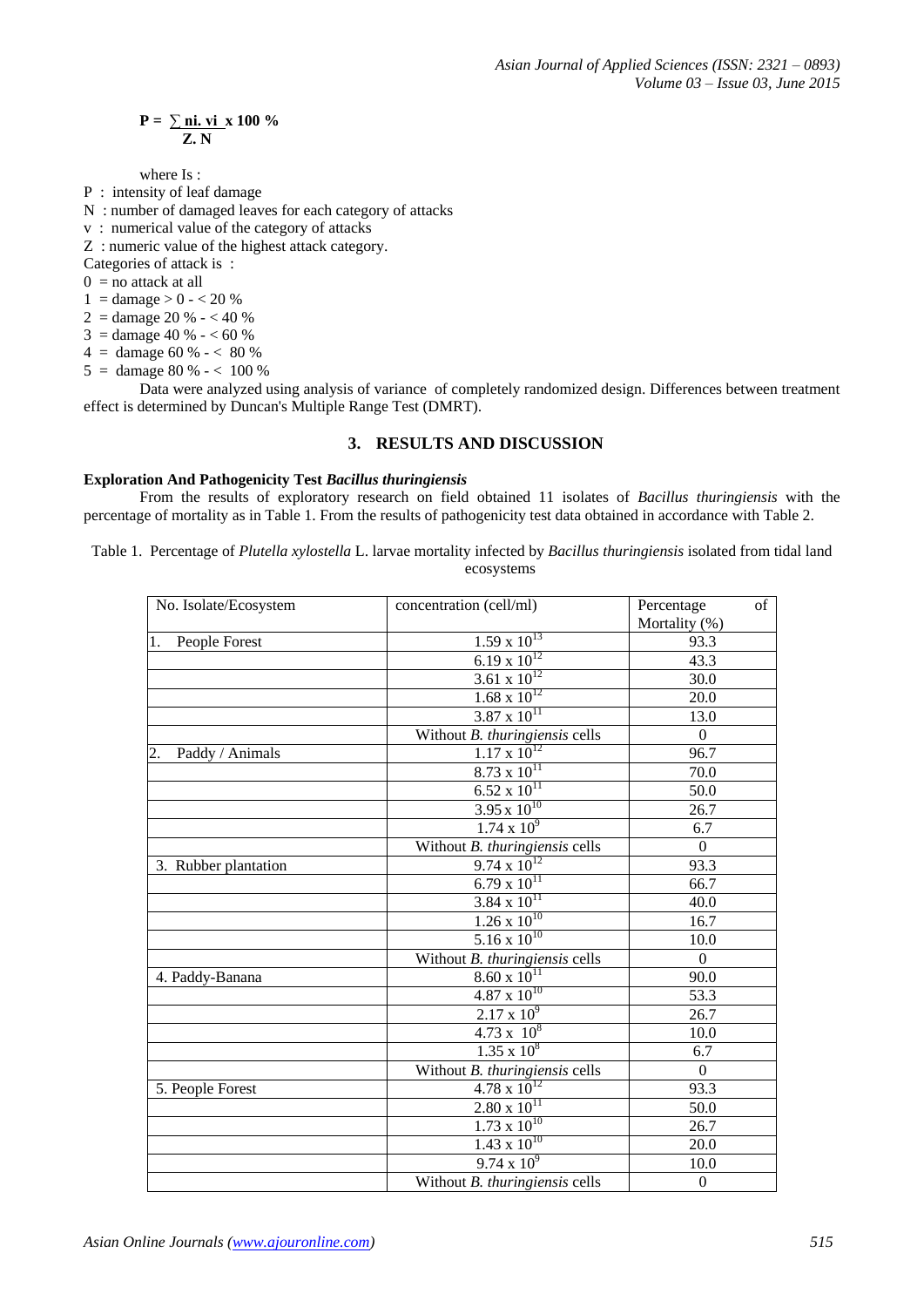| 6. Planting of paddy  | $4.03 \times 10^{10}$               | 93.3             |
|-----------------------|-------------------------------------|------------------|
|                       | $4.03 \times 10^{9}$                | 80.0             |
|                       | 4.03 $\overline{x}$ 10 <sup>7</sup> | 73.3             |
|                       | $1.54 \times 10^{7}$                | 30.0             |
|                       | $1.17 \times 10^6$                  | 13.3             |
|                       | Without B. thuringiensis cells      | $\mathbf{0}$     |
| 7. Gully              | $4.65 \times 10^8$                  | 93.3             |
|                       | $4.12 \times 10^8$                  | 83.3             |
|                       | 5.71 x $10^{7}$                     | 43.3             |
|                       | $5.71 \times 10^5$                  | 10.0             |
|                       | $5.71 \times 10^{4}$                | 6.7              |
|                       | Without B. thuringiensis cells      | $\mathbf{0}$     |
| 8. Drainage of paddy  | $4.68 \times 10^{9}$                | 96.7             |
|                       | $3.10 \times 10^{9}$                | 83.3             |
|                       | $5.53 \times 10^8$                  | 53.3             |
|                       | 5.53 x $10^{7}$                     | 26.7             |
|                       | $5.53 \times 10^{4}$                | 20.0             |
|                       | Without B. thuringiensis cells      | $\mathbf{0}$     |
| 9. Paddy-Beans        | $2.93 \times 10^{13}$               | 93.3             |
|                       | $3.6 \times 10^{11}$                | 66.7             |
|                       | $3.6 \times 10^{10}$                | 53.3             |
|                       | 3.6 x $10^9$                        | 46.7             |
|                       | $7.1 \times 10^8$                   | 26.7             |
|                       | Without B. thuringiensis cells      | $\mathbf{0}$     |
| 10. Rubber plantation | $9.8 \times 10^{10}$                | 93.3             |
|                       | $8.65 \times 10^{10}$               | 66.7             |
|                       | $8.65 \times 10^{9}$                | 50.0             |
|                       | $8.65 \times 10^8$                  | 33.3             |
|                       | $8.65 \times 10^{7}$                | 10.0             |
|                       | Without B. thuringiensis cells      | $\mathbf{0}$     |
| 11. vegetable         | $1.1 \times 10^{9}$                 | 90.0             |
|                       | $1.1 \times 10^8$                   | 66.7             |
|                       | $9.1 \times 10^7$                   | 50.0             |
|                       | $7.1 \times 10^7$                   | 26.7             |
|                       | 6.1 x $10^7$                        | 10.0             |
|                       | Without B. thuringiensis cells      | $\boldsymbol{0}$ |

*Bacillus thuringiensis* is found everywhere in diverse environments, especially in soil habitats (12, 15). The geographic distribution of *B. thuringiensis* in soil habitat are well documented. Bacteria naturally reportedly exist in the soil environment in South America (14, 6), North America (7, 9), Europe (11), West and South Asia (1), Far East (China, Korea and Japan) (8) , and Africa (7).

The result showed that the higher the concentration, the more the *P. xylostella* larvae died (Table 1), this is due to the greater concentration of *B. thuringiensis* increasingly large doses are ingested by the larvae. This is consistent with research Damo, who have been screened against *Helicoverpa armigera* by *B. thuringiensis* which found that the higher dose of *B. thuringiensis* the higher mortality of larvae (2). Research results Gazali *et al*., also found that the higher concentration of *B. thuringiensis,* the higher mortality of *P. xylostella* third instar larvae (5).

From the results obtained that the pathogenicity test, highest pathogenicity of *Bacillus thuringiensis* bacterium isolated from the land derived from ecosystems drains (Gully) on forest with LC50 values of 2.41 x  $10^7$  cells / ml of water (Table 2). The high pathogenicity of *Bacillus thuringiensis* on waterways in forest ecosystems is due to buildup of bacteria *Bacillus thuringiensis* on the water channel and also environmental factors that favor the development of *Bacillus thuringiensis* populations in the ecosystem that the drains in forest ecosystems that exist in a closed exploration of light violet which can damage the bacterial cell.

According Poinar and Thomas, that the influence of abiotic factors in regulating the occurrence of infection. Abiotic factors that influence was ultraviolet light that can damage the *B. thuringiensis* spores and crystals, temperature and humidity can interfere the stability of *B. thuringiensis* (10)*.*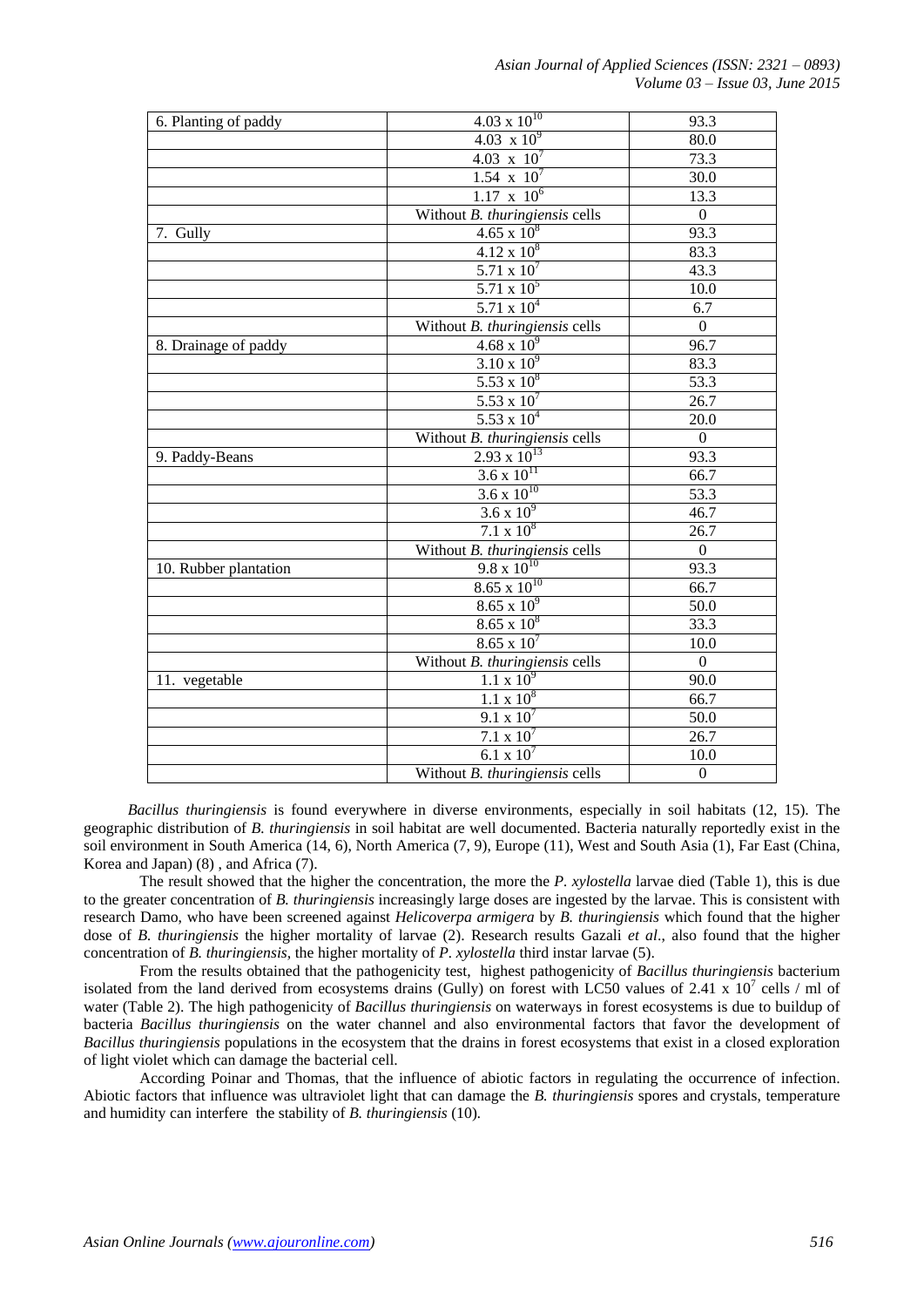| No. | <b>Ecosystem</b>         | $LC_{50}$ (cells/ml)  |
|-----|--------------------------|-----------------------|
| 1.  | Paddy/animals            | $1.72 \times 10^{11}$ |
| 2.  | Paddy-Benana             | $2.23 \times 10^{10}$ |
| 3.  | Planting of Paddy        | $4.52 \times 10^{7}$  |
| 4.  | Drainage of paddy        | 5.30 x $10^{7}$       |
| 5.  | Paddy-Beans              | $1.59 \times 10^{10}$ |
| 6.  | People Forest            | $5.36 \times 10^{12}$ |
| 7.  | <b>Rubber Plantation</b> | $3,83 \times 10^{11}$ |
| 8.  | People Forest            | $1.59 \times 10^{11}$ |
| 9.  | Gully                    | $2.41 \times 10^{7}$  |
| 10. | <b>Rubber Plantation</b> | 5.68 x $10^9$         |
| 11. | Vegetable                | $1.25 \times 10^8$    |

Table 2. LC50 values of *Bacillus thuringiensis* isolates isolated on tidal land ecosystems

## **Effectiveness Test**

From the test results of the effectiveness of selected *B. thuringiensis* was found that the application of klorfluazuron active ingredient pesticide and applications of *B. thuringiensis* can decrease the attack intensity of mustard leaf-eating larvae, *P. xylostella* (Table 3). Among the concentration of *B. thuringiensis* were applied, concentration of 4 cc / l has the ability to lower attack was the highest with than the concentration of 3 cc / l and 2 cc / l. because the higher the concentration, the higher the number of cells of *B. thuringiensis* are ingested by *P. xylostella* larvae.

Application of *B. thuringiensis* may result in decreasing intensity of attacks this is due to leaf damage due to *P. xylostella* larvae attack decreases. According Poinar and Thomas, infected insect symptoms of *B. thuringiensis* is causing the insect to stop eating, slow moving, from the mouth and anus out of fluid. In insects dead body watery, his skin color to black, soft, wrinkle, foul smelling, and after a few days to dry and shrink (10).

Table 3. Average intensity of leaf damage caused by *P. xylostella* larvae after applied by the solution of *B. thuringiensis* and klorfluazuron pesticides

| No. | Treatment                                                | Damage Intensity of leaf (%) |
|-----|----------------------------------------------------------|------------------------------|
| 1.  | Applied by water                                         | 67.5 a                       |
| 2.  | Applied by Klorfluazuron                                 | 21.8 <sub>b</sub>            |
|     | $4 \text{ cc} / 1$ suspension of <i>B. thuringiensis</i> | 25.5c                        |
| 4.  | $3 \text{ cc} / 1$ suspension of <i>B. Thuringiensis</i> | 50.1 d                       |
|     | $2 \text{ cc} / 1$ suspension of <i>B. Thuringiensis</i> | 56.3 e                       |

Description: The average value of the percentage of the intensity of leaf damage in the same column followed by the same letters are not significantly different by Duncan's Multiple Range Test at 95% level.

Based on the observation that the number of dead larvae, it can be obtained that applications of *B. thuringiensis* solution treatment can reduce the number of *P. xylostella* larvae that can live and use of *B. thuringiensis* with a concentration of 4 cc / l can kill *P. xylostella* larvae more than the other dosage and the ability to kill each with synthetic organic pesticides klorfluazuron with a concentration of 2 cc / l (Table 4). This is consistent with studies Don-Fronk, found that application of *B. thuringiensis* microbial insecticide spraying at intervals of seven days is very effective in controlling pests of cabbage (3). According Sympathy, that the deposit of *B. thuringiensis* for seven days after the application is still able to kill larvae of *P. xylostella* and *Croccidolomia binotalis* (13).

Tabel 4. The average number of dead *P. xylostella* larvae caused by *B. thuringiensis* and klorfluazuron insecticide

| No. | Treatment                                                      | The average number of dead |
|-----|----------------------------------------------------------------|----------------------------|
|     |                                                                | larvae                     |
|     | Applied by water                                               | 0.00 <sub>1</sub><br>- a   |
|     | Applied by Klorfluazuron                                       | 23.50 <sub>b</sub>         |
|     | $4 \text{ cc} / 1$ suspension of <i>Bacillus thuringiensis</i> | 22.25 b                    |
|     | $3$ cc / 1 suspension of <i>Bacillus thuringiensis</i>         | $14.75$ c                  |
|     | $2 \text{ cc} / 1$ suspension of <i>Bacillus thuringiensis</i> | $12.50 \text{ c}$          |

Description: The average value of *P. xylostella* larvae died in the same column followed by the same letters are not significantly different by Duncan's Multiple Range Test at 95% level.